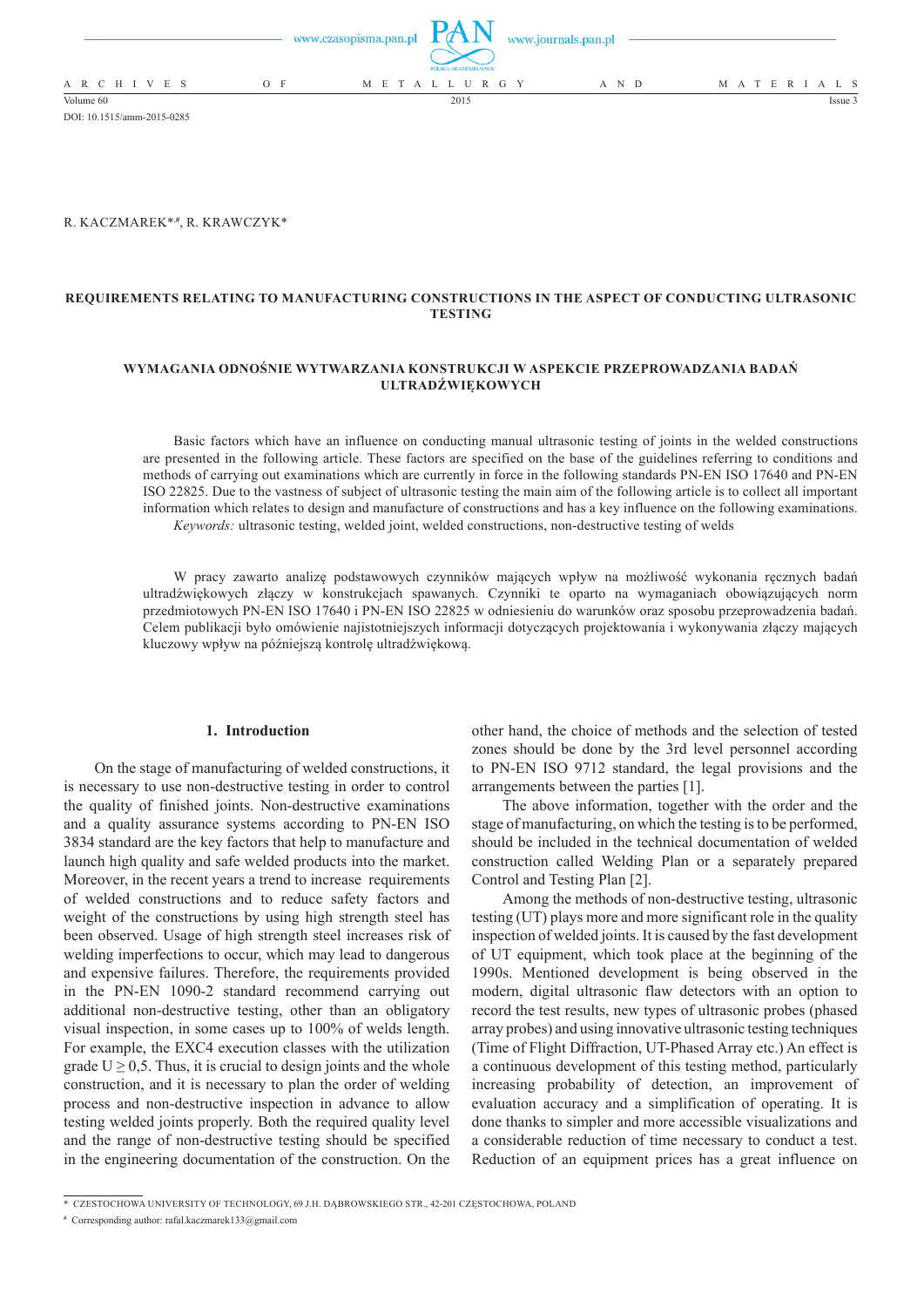

an increasing share of ultrasonic method on the field of nondestructive testing. Moreover, the cost of conducting UT is lower in comparison to the alternative radiographic testing (RT). What is more, an increase of ultrasonic testing popularity is observed in a growing interest in trainings organized by e.g. Welding Institute in Gliwice. The number of personnel trained in ultrasonic testing method is constantly raising.

## **2. The factors affecting the choice of ultrasonic testing method**

Most standards and item regulations for a specific product recommend to conduct the required range of non-destructive tests without indication of specific testing method. In the case of detection of internal discontinuities, the testing range is given in the percentages for the RT or UT method. The choice between the methods is made on the base of recommendations of PN-EN ISO 17635 standard and other factors described in the further part of the article. In the table 3 of the standard, choosing criteria, depending on the kind of the parent material, type of a joint and its thickness, are specified. In the case of ferrite steel joints, ultrasonic testing is recommended for the high and medium thickness (t≥8mm), for both the butt joints and T-joints. In the case of the T-joints, UT is usually chosen due to difficulties of RT, which are caused by the geometry of a joint. A similar situation takes place in the case of butt joints, when there is an access just from one side (a face or a root side), as the RT method always requires an access from both sides of a joint. For the small thickness  $(t<8$  mm) and for the austenitic steel PN-EN ISO 17635 standard recommends mostly RT, and UT only in the limited range. However, it is possible to conduct the test with certain limitations [3]. Except of PN-EN ISO 17635 requirements, there are numerous factors which have an influence on a choice of testing method. They are as follows: detection discontinuities which is characteristic for this method of testing, costs of testing and other inconveniences which are necessary to guarantee fulfilment of relevant industrial safety regulations in the area of testing.

While choosing a method of internal discontinuities detection for a specific case an ability to detect a type of discontinuities that is expected to dominate or determine a static and dynamic strength of a joint should be considered. In most constructions, especially those the most responsible, which operate in variable and dynamic stresses, the key issue for the safety operation is to detect flat discontinuities. They create sharp geometrical notch which accumulates stresses and initiates the formation of fragile cracks, which in turn leads to a sudden, dangerous breakdowns. In the welded constructions, susceptible to these kind of damages caused by the presence of discontinuities such as: cracks, incomplete fusion, lacks of weld penetration, it is worth using ultrasonic testing, which is known to detect the discontinuities in a very effective way. Alternative X-ray testing shows a limited ability to detect cracks and incomplete fusion as well as to determine location of the nonconformities [4]. Additional reason for choosing ultrasonic testing is the fact that it is a cheaper method to implement. Additionally, it does not require to evacuate personnel while testing, as it is in the case of majority radiographic techniques. It allows to reduce

the costs of inspection and avoid to disturb the work of the personnel around the testing area.

Nowadays the UT is a key non-destructive testing method on a field of welded joints examination. In comparison to RT, it allows to conduct a relatively cheap and fast inspection of welded joints, without disturbing a production process. Moreover, the UT method is also more effective in detecting the most dangerous, flat welding imperfections. However, it is essential, since a beginning of a project, to design joints and an entire construction as well as plan the manufacturing and quality inspection in advance in this way, that it would be possible to conduct the UT of the selected joints.

## **3. Technological factors which determine the ability to conduct the ultrasonic testing**

Not in all cases ultrasonic testing can be conducted. There are numerous technological factors in the production process, which limits the use of the method. An influence of the above factors depends on a characteristics of the UT method or is determined by a standard which specifies, whether the ultrasonic method can or cannot be used. For example, test conducted by the specific probe with a specified angle of refraction in a determined level of testing can be impossible due to the lack of useful scanning surfaces.

The basic technological factors, which have an influence on carrying out ultrasonic inspection, are:

- type of a welded joint and a weld,
- thickness of a joint.
- type of parent metal of a joint.
- an access to the tested areas,
- obstacles on the way of the ultrasonic wave beam,
- grinding off an excess metal on the face and/or root of the butt weld,
- usage of a steel backing,
- type and an angle of bevelling.

### **4. A type of welded joint and a weld**

The UT method is the most widely used in the case of butt joints of metal plates and pipes of t≥8 mm. The above testing is conducted according to the requirements of PN-EN ISO 17640 standard and they are relatively easy to be performed. PN-EN ISO 17640 standard provides also recommendations how to test:

- the T-joints,
- set-through nozzle joints,
- set-on nozzle joints.
- node joints of tubular structures,
- structural L-joints,
- cruciform joints.

Testing is carried out by using angle and straight beam probes, depending on the type of a joint, taking into account the requirements included in attachment A of PN-EN ISO 17640 standard. The requirements refer to the location of a probe, a number of scans, different angles of initiating beams etc. The requirements depend on an established level of testing and an agreement between the parties. The probability of detecting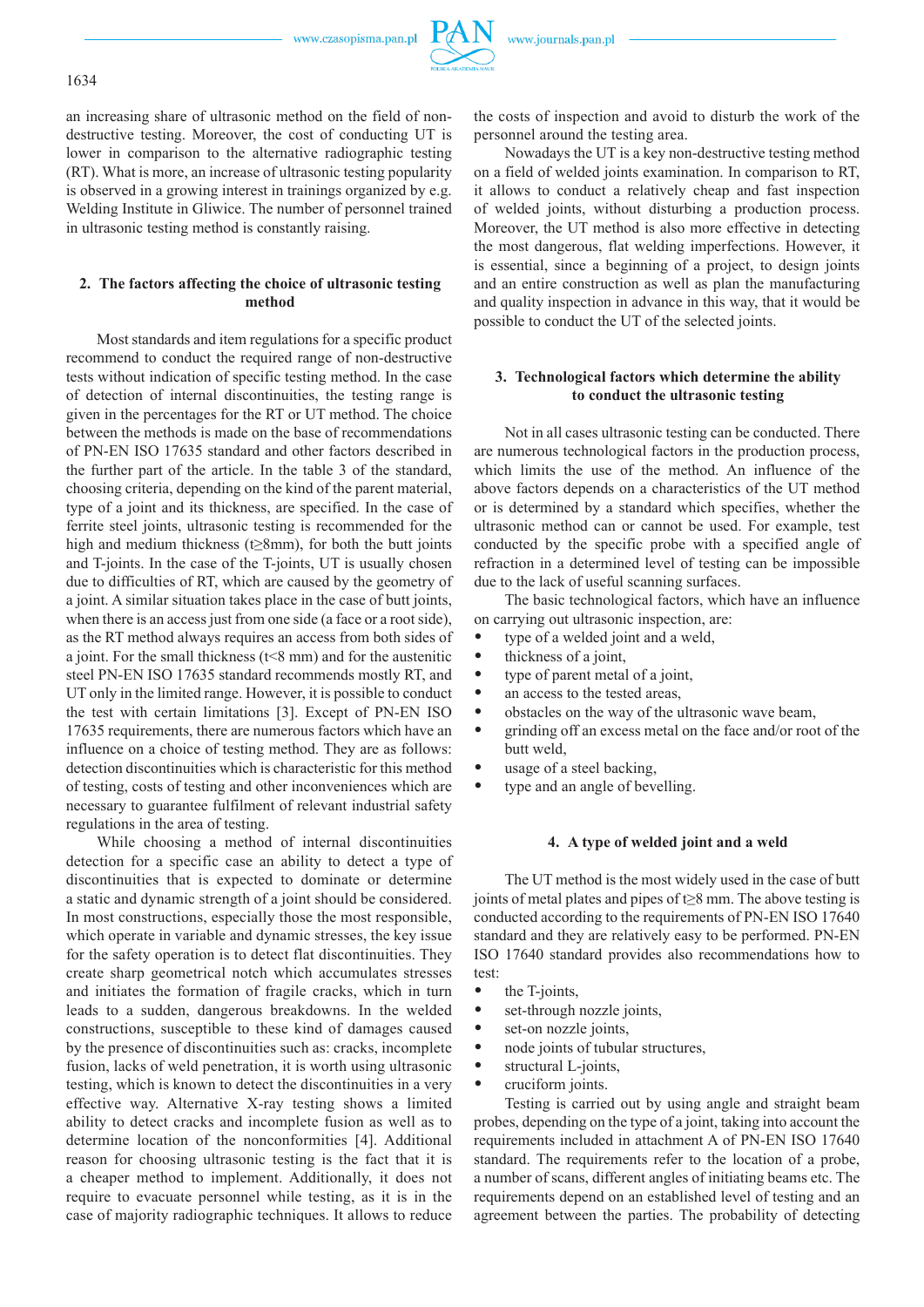imperfections increases with changing the level from A to C. The standard [5] requires to conduct the scanning for lateral indications only on level C. However, the need to search for them may be imposed also on level A and B on a base of an agreement.

PN-EN ISO 17640 standard does not assume to test the joints with fillet welds. For this reason, if detection of internal discontinuities of the joints in a designed construction is to be conducted, fillet welds should be replaced by butt welds to enable conducting inspection based on the requirements of the standard specifications. This solution causes a grow of costs of manufactured construction. In the other hand, the strength of joints increases as well, especially the variable and dynamic strength, which is a key factor in the case of responsible constructions.

Fillet welds testing is difficult and inaccurate due to the problem of the precise description of the fusion line. If the fillet welds has been used in a construction that is to be inspected, the inspection should be conducted by the operators with a great experience in the ultrasonic testing. The reason is, that there often appear very similar oscilloscopic pictures for the fillet welds in the case of occurrence or lack of welding imperfections. It makes the detection of flat welding discontinuities such as: lack of weld penetration or incomplete fusion difficult. Implementation of the method requires to prepare reference block with fillet welds with artificial welding imperfections of mentioned types in order to help to interpret the oscilloscopic pictures of imperfections of an actual construction [6]. It is worth mentioning that there are no standards which describe ultrasonic testing of joints with fillet welds. Therefore, there is lack of any regulations, which could serve for the parties of a contract as a base to specify the technical details of an inspection and define the acceptance criteria.

### **5. A joint thickness**

For the joints of 8 mm or thicker plates the manual ultrasonic testing is carried out on the base of PN-EN ISO 17640 standard, and the level of acceptance is taken according to PN-EN ISO 11666 standard. It is worth mentioning that the model of discontinuity assessment accepted in PN-EN ISO 11666 standard, with a stepped change of the testing sensitivity, may lead to different test results for some particular joint thickness. They can be caused by tiny measuring errors of the thickness of welded plates. In the range of 14,9 to 15 mm there are both a stepped change of a diameter of a projector reference (for the technique 2 adjusting the level of reference DGS), and a stepped change of the levels of acceptance for the readings of the length shorter than the thickness of the material (l $\leq$ t) in the above range [7].

If a joint that is thinner than 8 mm cannot be tested by the radiographic method due to the lack of an access from one side, and regulations require to inspect it for the internal discontinuities, the UT method can be implemented with some limitations. The limitations result from the fact, that while testing by the angle probe, an ultrasonic beam quickly reaches the width equal to the thickness of the tested element. Moreover, a ultrasonic wave transformation occurs (the

transverse into longitudinal wave and the longitudinal into transverse one) as well as the surface and the Lamb's waves appear [8]. It causes great difficulties to estimate the depth of deposition. The size of discontinuities and an accuracy of the estimation is low. An additional difficulty is a lack of current standards for testing these kind of elements, giving the levels of acceptance necessary to evaluate joints. There is a local standard PN-90/M-70055/03 to test 3 to 8 mm joints, however, it is outdated. There is a helpful article [8], where a way of testing, according to ISO 17640, is suggested. The article refers to ultrasonic testing of thin-walled welded joints 3 to 7 mm thick by using singular angle probe. It suggests using two levels of acceptance 1 and 2 for the B level of the joint quality.

#### **6. A material of a joint**

A key influence in the ultrasonic testing is a type and a microstructure of the material of a joint. It relates to both the parent material and the filler material. The inspection of the joints with a ferritic microstructure, in which case suppression of ultrasonic waves is low, is relatively easy to be conducted. In that cases standards PN-EN ISO 11666 and PN-EN ISO 17640 are used. In the case of austenitic high-alloyed steel, ferrite-austenitic (duplex steel) or nickel based alloys the ultrasonic testing is difficult to conduct and it is a great challenge for the testing personnel. Mentioned difficulties are caused by unfavourable microstructure, a large grain size as well as a huge diversity of acoustic properties of the joints. It results in high suppression of ultrasonic waves on a coarsegrained microstructure of the parent metal with a dendritic microstructure of a weld. The bigger the grains are, the more difficult the execution of ultrasonic testing is. Therefore, the joints of small thickness welded with low linear energy, which means that heat was quickly led off a joint and did not cause the grain growth, do not cause much problems while tested. In the austenitic welds of thick plates, the lack of phase transitions causes the formation of coarse-grained microstructure in the heat affected zone as well as the characteristic transcrystalline dendritic structure of a weld. The grain size is the greater, the more heat is introduced to the weld during the welding process. Such joints cause great difficulties when ultrasonic tested [12, 13].

The key factors, which affect the suppression level in the welded joints of austenitic steel are: suppression within the grain borders, transformation of one type of waves into the another and a deflection of a direction of ultrasonic wave beam. Unfavourable structure of a weld is also the reason of a frequent occurrence of apparent indications.

PN-EN ISO 17640 standard, which is dedicated mainly for ferrite steel testing, includes however testing level D devoted to a special use inter alia for the materials other than nonferritic materials. In the industry experience the most frequent use refers to testing austenite steel joints. In this case it is required to take all the actions described in PN-EN ISO 22825 standard titled 'Non-destructive testing of welds – ultrasonic testing – testing of welds in austenite steels and nickel-based alloys'. The above procedures require to prepare reference test pieces in order to specify an initial testing procedure, set up a sensitivity level, and then in case of a positive evaluation,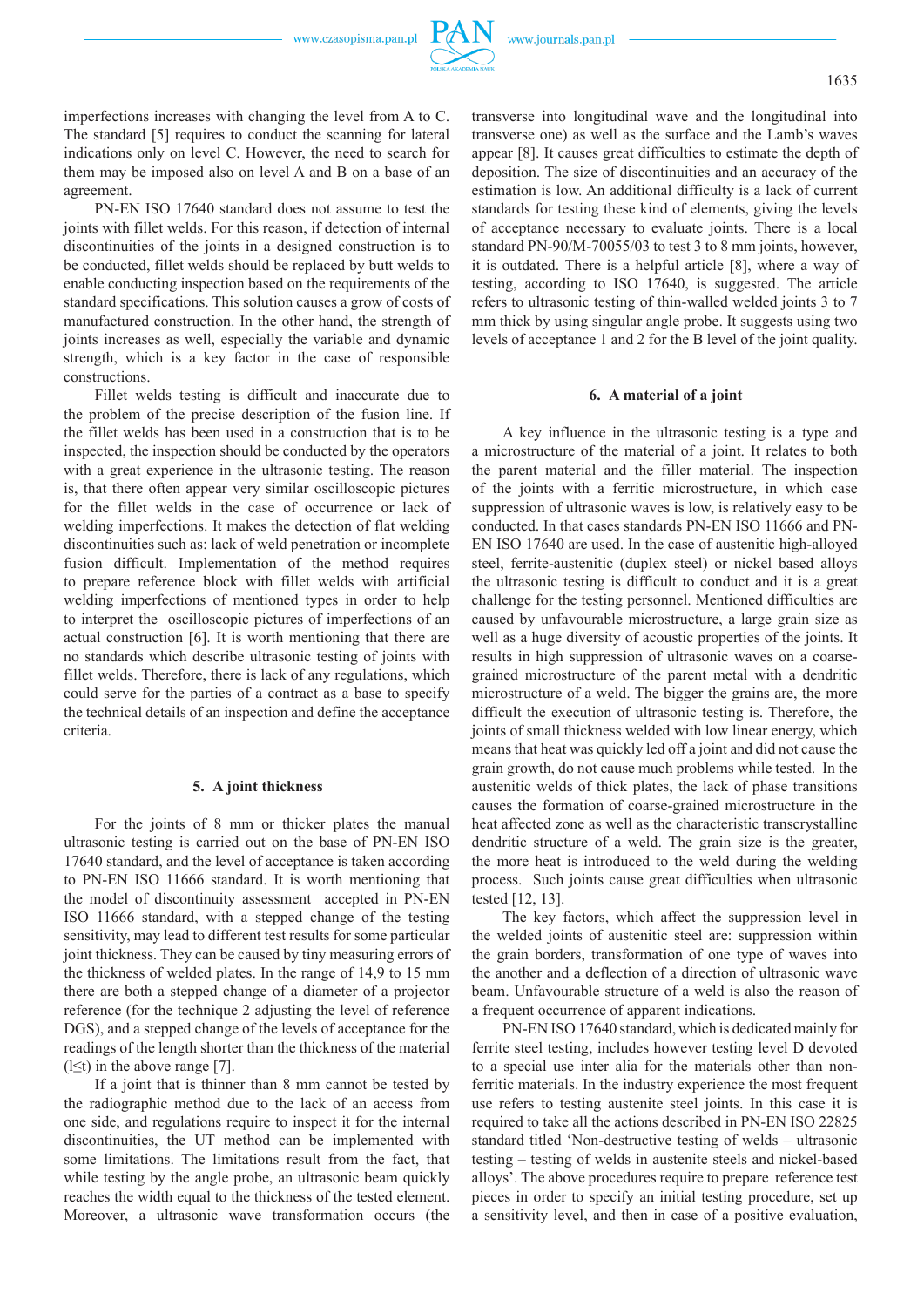

prepare a final procedure of ultrasonic testing [9]. A material, a preparation and a procedure of welding as well as a surface condition of a reference test pieces and their geometry should be similar to an actual tested element. Testing of the actual welds should be done in accordance to the prepared procedure, based on the results of the proper number of sample pieces, with genuine or artificial discontinuities. Conventional transverse waves angle probe are used to test thinner plates (up to 15 (25) mm). But in the case of plates thicker than 25 mm, it is necessary to use longitudinal waves probe to test a joint. It is also recommended to grind off an excess of metal and to ensure an access from both sides of the weld. Additionally, it is important for testing personnel to be familiar with grain orientation in a tested weld [6, 9]

### **7. An access to a scanning surface**

Another factor which influences an ability to implement the ultrasonic testing method is an access to the area where the scanning is to be carried out. A size of a required area depends on a type of a probe, an angle of probe (in case of angle probes) and also a thickness and a shape of a tested element. According to PN-EN ISO 17640 standard, inspection of the butt joints with an angle probe requires the width of a scanning zone equal at least 1,25•p (where: p is a skip distance).

The Table 1 shows a required width b depending on the angle of a probe for the most frequent thicknesses of joints in the range between 8 to 34 mm. It is crucial for inspection to be conducted correctly, according to the standards, to provide an access on a required width b from both sides of a joint, which means from the both sides of the face or from both sides of the root (Fig. 1). Moreover, it is necessary to add to the value b shown in the Table 1 at least a half of the length of a probe, as they do not include the size of a probe but only the skip distance.

While testing sample joints in the process of implementing a new welding technology, not always a sufficient width of plates to conduct the UT is provided. As the analysis presented in the article [10] shows, a required by PN-EN ISO 15614 standard size of sample joints guarantees a necessary scanning

zone width on the whole range of thickness only in case of the angle of beam induction  $\alpha = 45^{\circ}$ . For the greater angles and thicker materials (that is  $\alpha=60^\circ$  and thickness more than 34 mm and  $\alpha$ =70° and thickness more than 20 mm) the width of sample plates is insufficient to fulfil the requirements of a minimum width of scanning zone, which equals  $b=1,25$  p.

The ultrasonic testing may be difficult or impossible to conduct because of an insufficient width of an available scanning zone due to the small distance between particular elements of the construction. Additionally, a location of a weld in a complex construction may cause difficulties in reaching the area of the weld by operator's hand with an ultrasonic probe. In the caste of box elements, some of the most favourable scanning surfaces may be enclosed inside, making an inspection difficult or impossible. Due to the above reasons, in the case of complex constructions the UT inspection should be conducted during the process of manufacturing, before successive elements cause difficulties with conducting of the test (e.g. before welding the ribs).

The testing should be conducted according to the 'Control and Testing Plan' prepared on the base of a project before the manufacturing begins. It is also vital to take into account on the early stage of designing not only the need to access the particular elements of the construction in order to make joints, but also to test them. It requires agreements between a design engineer, a manufacturer and a inspecting institution in some cases.

Figure 1 and 2 show a testing surface including width of the scanning zone according to PN-EN ISO 17640 for: butt and T-joint. The positions of the probe is marked with capital letters, and the width of the scanning zone with small letters. A scanning surface is chosen on the base of the standard recommendations depending on the level of testing and the thickness of the tested element ([5], table A.1 to A.7). Above recommendations refer to the location of the probe while scanning by the angle and straight beam probe on the longitudinal indications, and by the angle probe on the transverse indications. The required width of the scanning zone is also given, which in case of butt joints is  $b=1,25 \cdot p$ , and in the other cases is 1,25·p, 0,75·p or 0,5·p depending on the type of joint and the positions of a probe.

TABLE 1

| <b>Thickness of the</b><br>joint t, mm | Required width of a scanning zone b, mm<br>(for different angles of initiating ultrasonic wave<br>$\alpha$ ) |                       |                       | <b>Thickness of the</b><br>joint t, mm | Required width of a scanning zone<br>$b$ , mm<br>(for different angles of initiating)<br>ultrasonic wave $\alpha$ ) |
|----------------------------------------|--------------------------------------------------------------------------------------------------------------|-----------------------|-----------------------|----------------------------------------|---------------------------------------------------------------------------------------------------------------------|
|                                        | $\alpha = 45^{\circ}$                                                                                        | $\alpha = 60^{\circ}$ | $\alpha = 70^{\circ}$ |                                        | $\alpha$ =45°                                                                                                       |
| 8                                      | 20,0                                                                                                         | 34,6                  | 55,0                  | 22                                     | 55,0                                                                                                                |
| 10                                     | 25,0                                                                                                         | 43,3                  | 68,8                  | 24                                     | 60,0                                                                                                                |
| 12                                     | 30,0                                                                                                         | 51,9                  | 82,5                  | 26                                     | 65,0                                                                                                                |
| 14                                     | 35,0                                                                                                         | 60.6                  | 96,3                  | 28                                     | 70,0                                                                                                                |
| 16                                     | 40,0                                                                                                         | 69,2                  | 110,0                 | 30                                     | 75,0                                                                                                                |
| 18                                     | 45,0                                                                                                         | 77,9                  | 123,8                 | 32                                     | 80,0                                                                                                                |
| 20                                     | 50,0                                                                                                         | 86,5                  | 137.5                 | 34                                     | 85,0                                                                                                                |

Required width of a scanning zone b, when examine butt welded joints of plates and tubes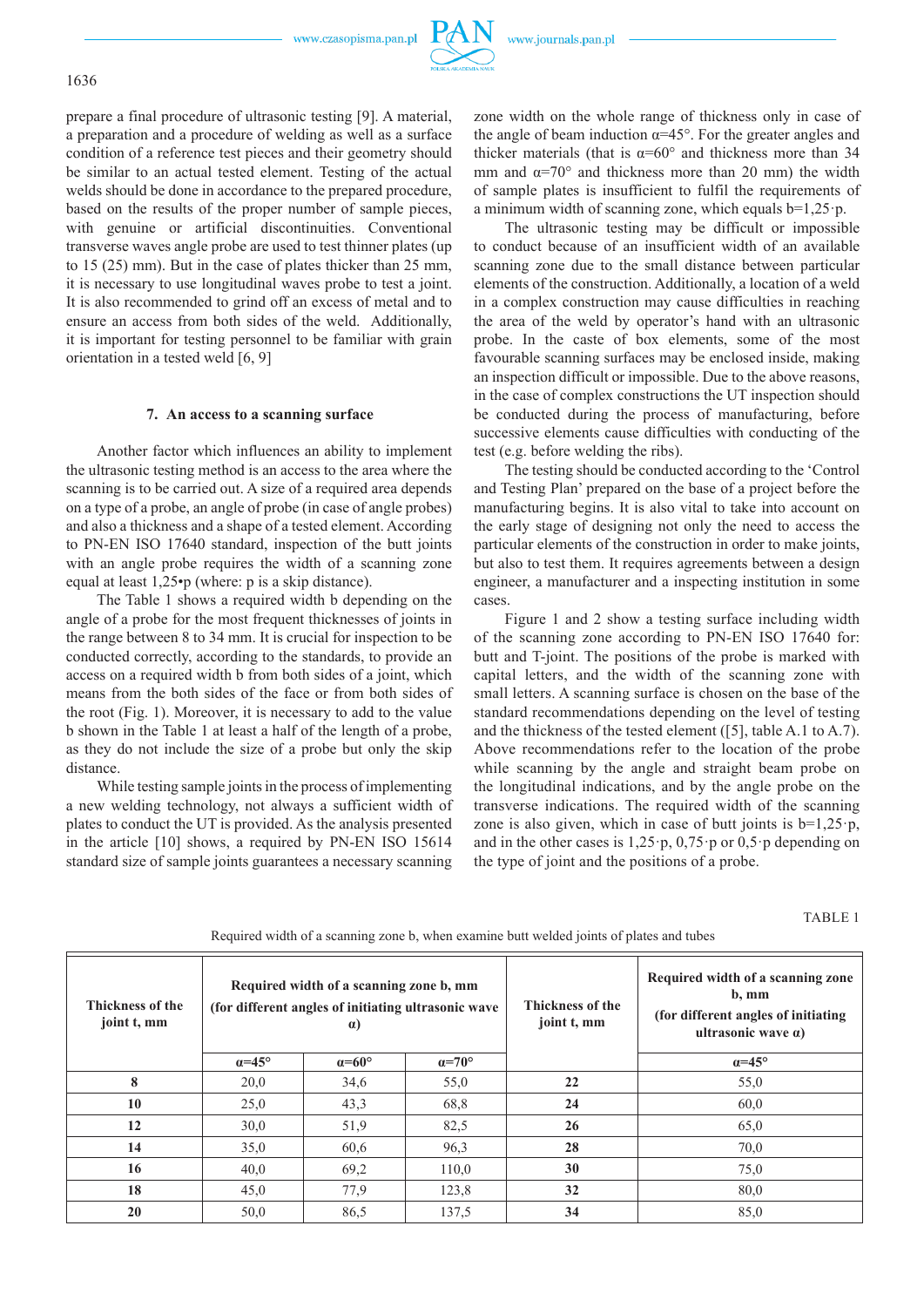

Fig. 1. Scanning zone during an examination of butt welded joints of plates and pipes



Fig. 2. Scanning zone during an examination of T- joints

## **8. a technological elements and other obstacles on the way of an ultrasonic beam**

There are often difficulties to implement UT method caused by presence of obstacles on the way of an ultrasonic beam. These obstacles may be the drilled holes in the basic material, reflection off an ultrasonic beam, welded ribs, welded stud or protective coats. They cause difficulties in transfer of the ultrasonic beam from the probe to inspected material. If the test is to be conducted on the stage of manufacturing, the examination should be undergone before drilling the holes, welding the ribs and painting. If the test is conducted during exploitation, it is required to remove carefully protective coats and rust from the scanning surface beforehand.

### **9. grinding the face or/and the root of the butt weld**

If grinding of the face or/and the root of a butt weld is provided according to the project of the construction, then it gives additional opportunity to examine butt welded joints by:

- using a straight beam probe– to examine the thickness of the joint.
- using a angle probe  $-$  to examine alongside the weld axis for the transverse indications.

A removal of an excess metal also eliminates a danger

of occuring apparent indications, caused by the shape of the face or the root of a weld, that very often leads to an incorrect evaluation. Such situation may lead to both rejection or unnecessary reparation of the joint in an area where an examination suggested an apparent indication as well as to the more dangerous reverse situation, that the indication is named as apparent while in fact it is a real discontinuity. Therefore, it is vital to avoid the factors, which cause an excess penetration bead in a root (a considerable distance between the edges of welded elements, too high electric current intensity or making root run with the spray arc) or an improper shape of an excess weld metal (improper parameters of welding, inadequate skills of a welder) [11].

Machining the face and the root in the butt weld joints also helps to increase the fatigue strength of the joint by removing geometrical notches. Grinding is required to conduct UT on the examination level C. It is used in the responsible constructions, due to the requirement to test the whole length of the weld using the straight beam probe and the angle probe. The requirement is valid for the whole range of thickness of plates. Machining of the weld is also recommended in the examinations of the austenitic steel due to the need of removing apparent indications.

#### **10. a usage of a technological steel backing**

A technological steel backing, which remains as a part of a joint after a welding process, very often causes inexperienced UT operators a lot of difficulties. It leads to disturbances when scanning is conducted by the angle probe perpendicularly to the axis of the weld. When the beam reaches the root, there is no reflection like in the typical butt joint, but ultrasonic waves penetrate into the technological steel backing, and then it reflects back from its surface. It leads to the occurrence of a high amplitude peak for a way of slightly exceeded half of the skip distance. For an established thickness of the joint, an echo witch not include a technological steel backing, is calculated by the ultrasonic flaw detector and interpreted as an indication on the depth lower than the thickness of the material. It results in the common problems with an interpretation of the described type of indications.

#### **11. a type and an angle of bevelling**

One of the requirements of the PN-EN ISO 17640 standard is to use such an angle of introducing that it provides the beam as perpendicular as possible to the bevelled edge of welded elements. It is done in order to increase possibility of detection of a lack of side fusion, which are oriented to the beam in the same way as a bevelled edge. If in the echo method the above assumption is not fulfilled, then the beam may hit the large lack of fusion and to be reflected in an direction, that it never come back to the transducer. As a result no impulse from this discontinuity appears on the ultrasonic flow detector screen. The result of the above mismatch can lead to the lack of detection of the numerous systematically occurred lack of fusions, because all of them are oriented in the same direction. Therefore, it is vital to fulfil the mentioned assumption of the standard. Moreover, the